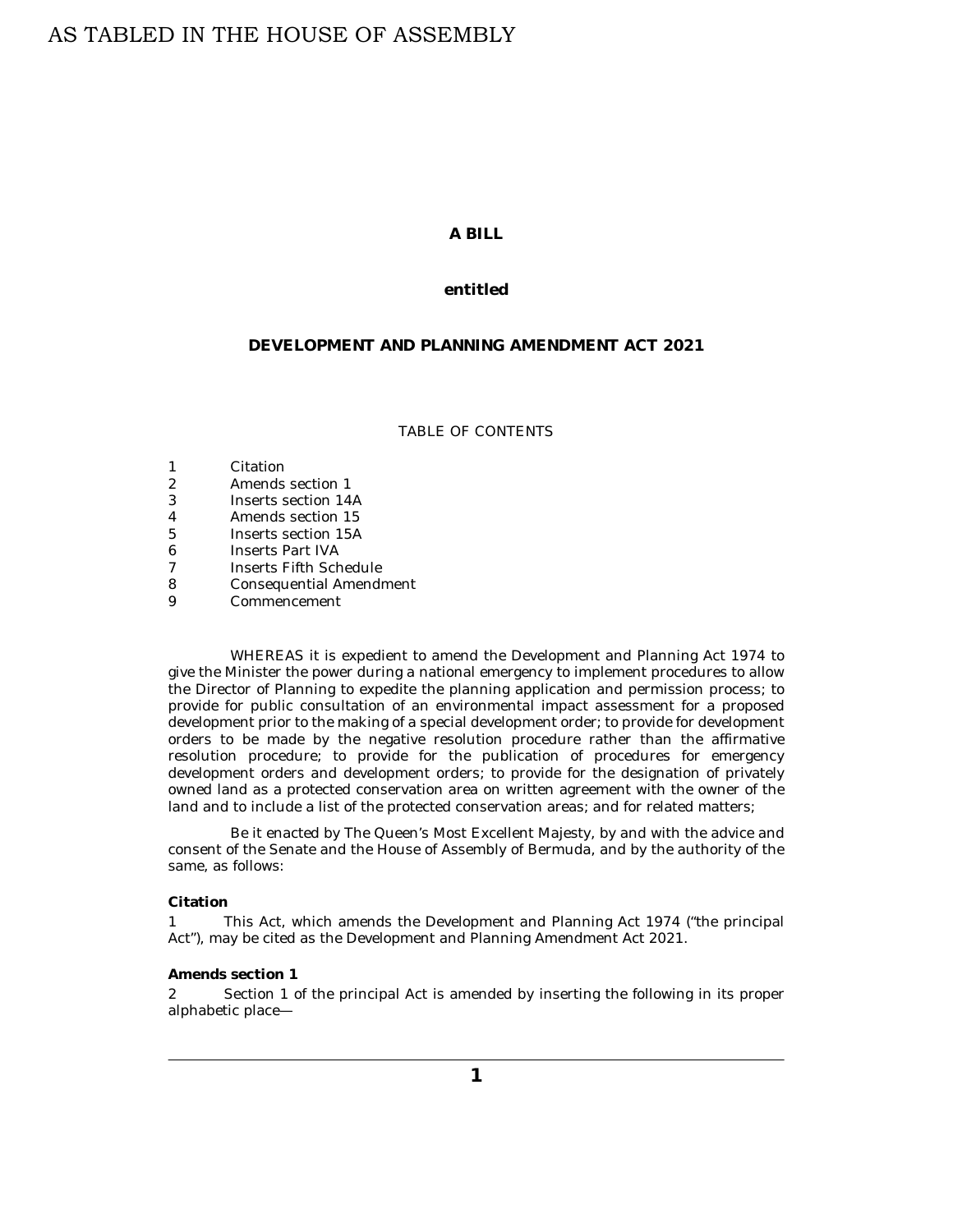" "protected conservation area" means an area of privately owned land designated as a protected conservation area under section 25A;".

<span id="page-1-0"></span>**Inserts section 14A**

3

The principal Act is amended by inserting the following after section 14—

**"Emergency Development Order**

Where it appears to the Minister to be expedient during a national emergency, the Minister may, after consultation with the Director and after taking into account and having due regard to such representations as the Director may make to him, by order (in this Act referred to as an "emergency development order") published in the Gazette provide for the emergency procedures to be followed in the granting of planning permission for one year from the date of the order. 14A

(2) Planning permission granted under emergency development order procedures shall either grant planning permission unconditionally or subject to such conditions, directions, reservations and restrictions as may be specified in the order.

(3) An order may either grant planning permission for development specified in the order or for development of any class so specified.

(4) An order made under subsection (3) relating to a class of development shall be taken to be a separate planning permission for each development carried out under the order.

(5) Orders made under this section are subject to the negative resolution procedure.

(6) In this section-

"national emergency" means—

- a natural disaster such as a hurricane, flood, earthquake or (a) similar natural disaster or force majeure event;
- (b) a public health emergency declared by the Minister responsible for health under section 107A of the Public Health Act 1949;
- a proclamation of emergency made by the Governor under section (c) 14 of the Bermuda Constitution Order 1968.".

**Amends section 15**

Section 15 of the principal Act is amended— 4

by inserting the following after subsection (2)— (a)

"(2A) Prior to making a development order, the Minister shall cause the conduct of a public consultation of any environmental impact assessment of a proposed development.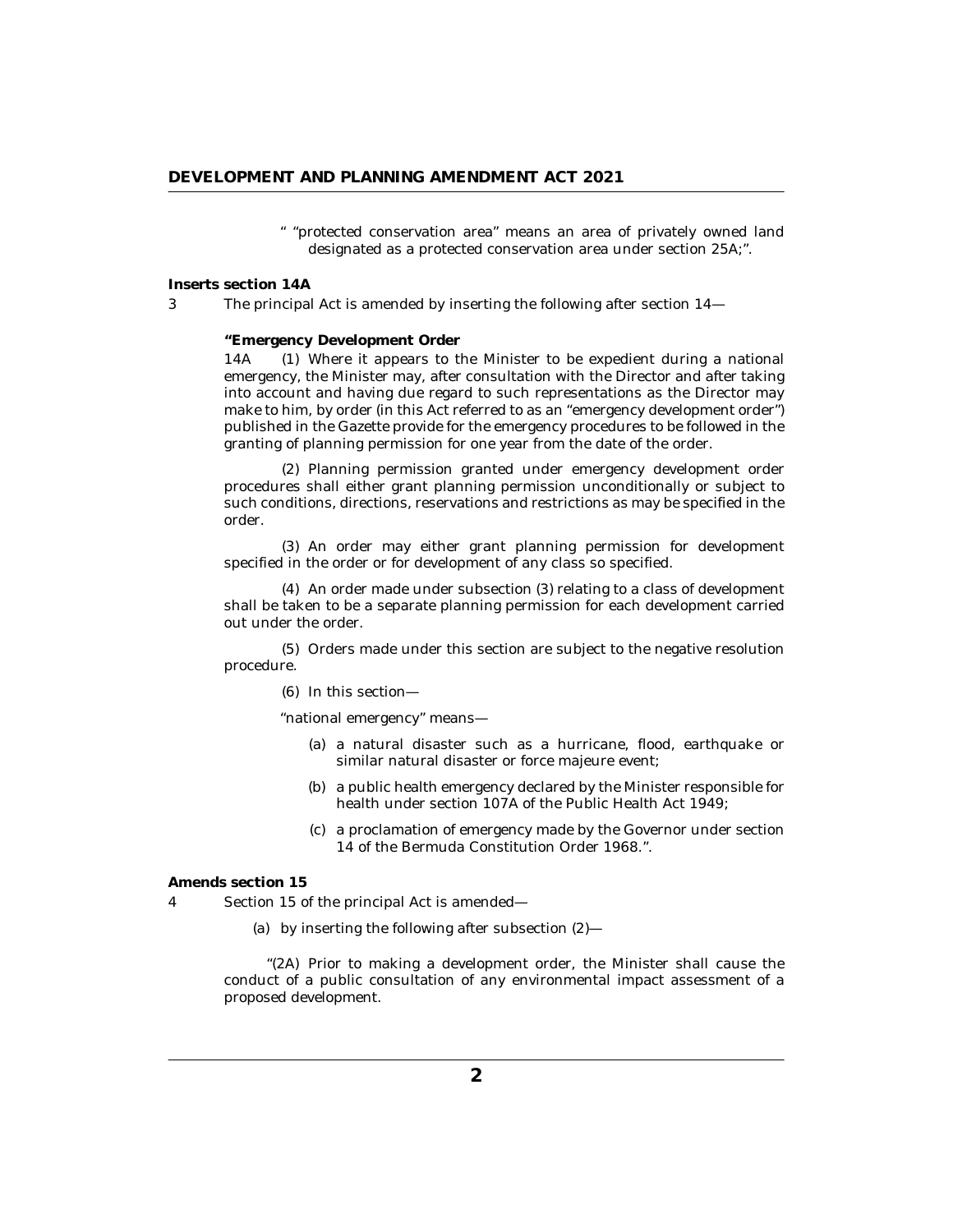<span id="page-2-0"></span>(2B) The Director and the Board shall determine the manner in which public consultation is conducted under subsection (2A) with the period of public consultation being no less than 21 days.";

(b) in subsection (7) by deleting "affirmative" and substituting "negative".

**Inserts section 15A**

5

The principal Act is amended by inserting the following after section 15—

**"Procedures; development orders**

The Director shall prepare and the Minister shall publish procedures for sections 14A and 15 (emergency development order and development order) and any procedure issued under this section is subject to the negative resolution procedure.". 15A

**Inserts Part IVA**

6

The principal Act is amended by inserting the following after section 25—

### **"PART IVA**

## **PROTECTED CONSERVATION AREAS**

**Protected conservation area**

(1) The Minister may, on written agreement with the owner of the land, by order designate an area as a protected conservation area for one or more of the following purposes—  $25A$ 

- (a) to safeguard and maintain plants and animals as well as geological, marine and other natural features where protection is required with human use generally limited to scientific research and educational purposes in order to protect and preserve the natural resources;
- (b) to provide for the use of the area in its natural state with a minimum of commercial and mechanized activity to provide open space for use by the public for educational, social or recreational purposes;
- (c) to protect and maintain natural or historic monuments or features (including forts) and sites of particular historic, archaeological or aesthetic value—
	- (i) to so maintain them to protect their integrity;
	- (ii) to so manage them to protect them from deterioration; and
	- (iii) to provide for public enjoyment, research and educational opportunities;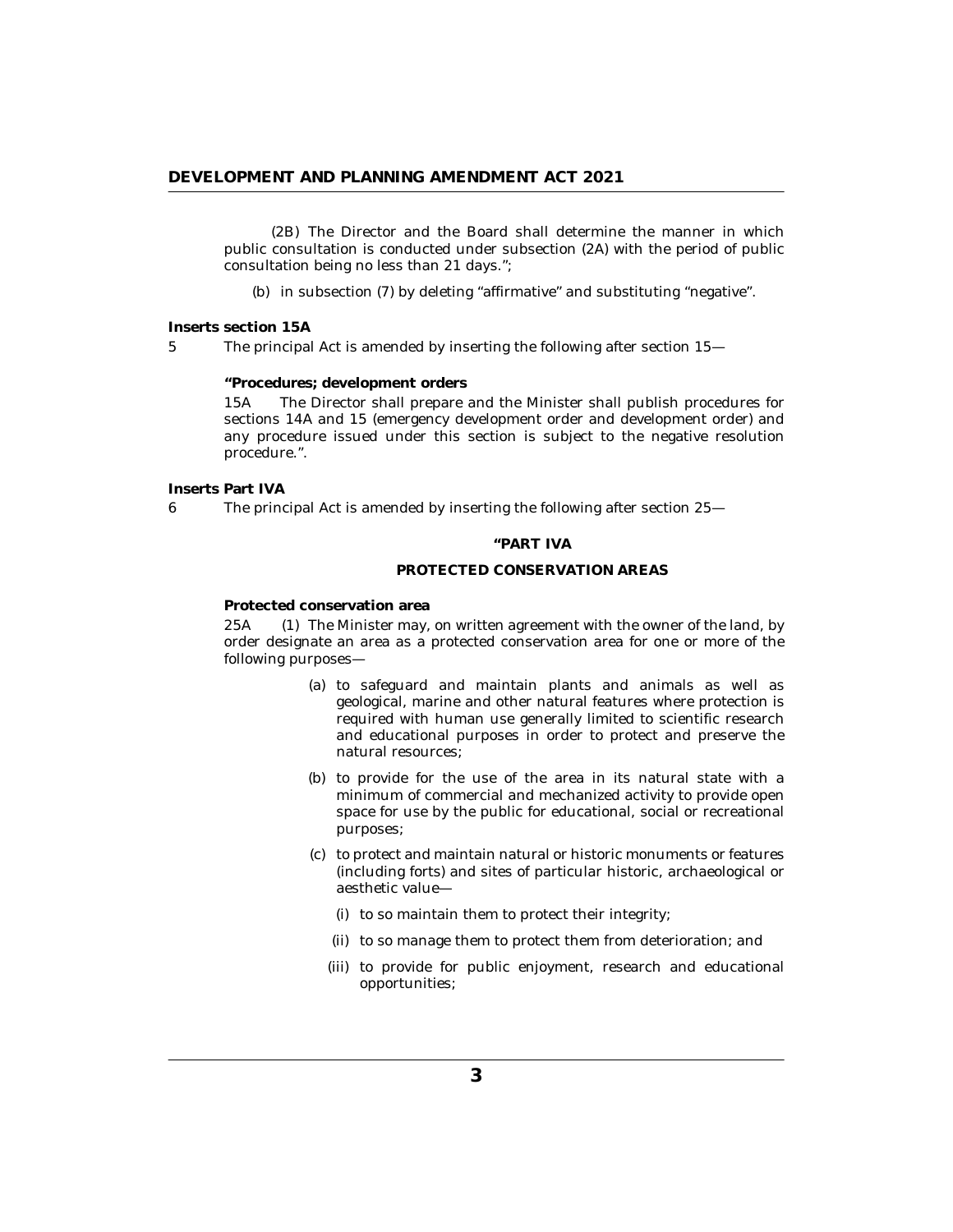- (d) to protect and maintain arable land to ensure the integrity of the land for cultivation.
- $(2)$  An order made under subsection  $(1)$ 
	- may restrict or regulate the development or use of the area of land (a) designated as a protected conservation area and the Minister may enforce the agreement against the owner of the land and his successors in title as a restrictive covenant;
	- (b) shall amend the Fifth Schedule to include a description of the land the purposes for which it is protected;
	- (c) is subject to the affirmative resolution procedure.

(3) The Minister may, on written agreement with the owner of the land, by order amend the Fifth Schedule—

- (a) by adding to an area or part of an area specified in the Fifth Schedule;
- by changing an area or part of an area specified in the Fifth (b) Schedule;
- (c) by removing an area or part of an area specified in the Fifth Schedule.
- (4) An order-
	- (a) under subsection (3)(a) or (b) is subject to the negative resolution procedure;
	- (b) under subsection  $(3)(c)$  is subject to the affirmative resolution procedure.

(5) On written agreement with the owner of the land, the Minister may, by notice published in the Gazette, amend the Fifth Schedule by renaming an area or part of an area specified in the Fifth Schedule.

The Minister shall cause a map of each area specified in the Fifth (6) Schedule to be prepared and shall publish a notice in the Gazette of the place or places and hours where copies may be inspected.

 $(7)$  A notice under subsection  $(5)$  or  $(6)$  is not a statutory instrument and shall not be subject to the Statutory Instruments Act 1977.

#### **Notification; construction or change of use**

(1) The Minister shall by notice published in the Gazette announce any proposal by the owner of the land for the construction of any road or building, the change of use or the change of boundary with respect to a protected conservation area and shall give opportunity for and shall take into account public comments before acting on the proposal. 25<sub>B</sub>

A notice under subsection (1)— (2)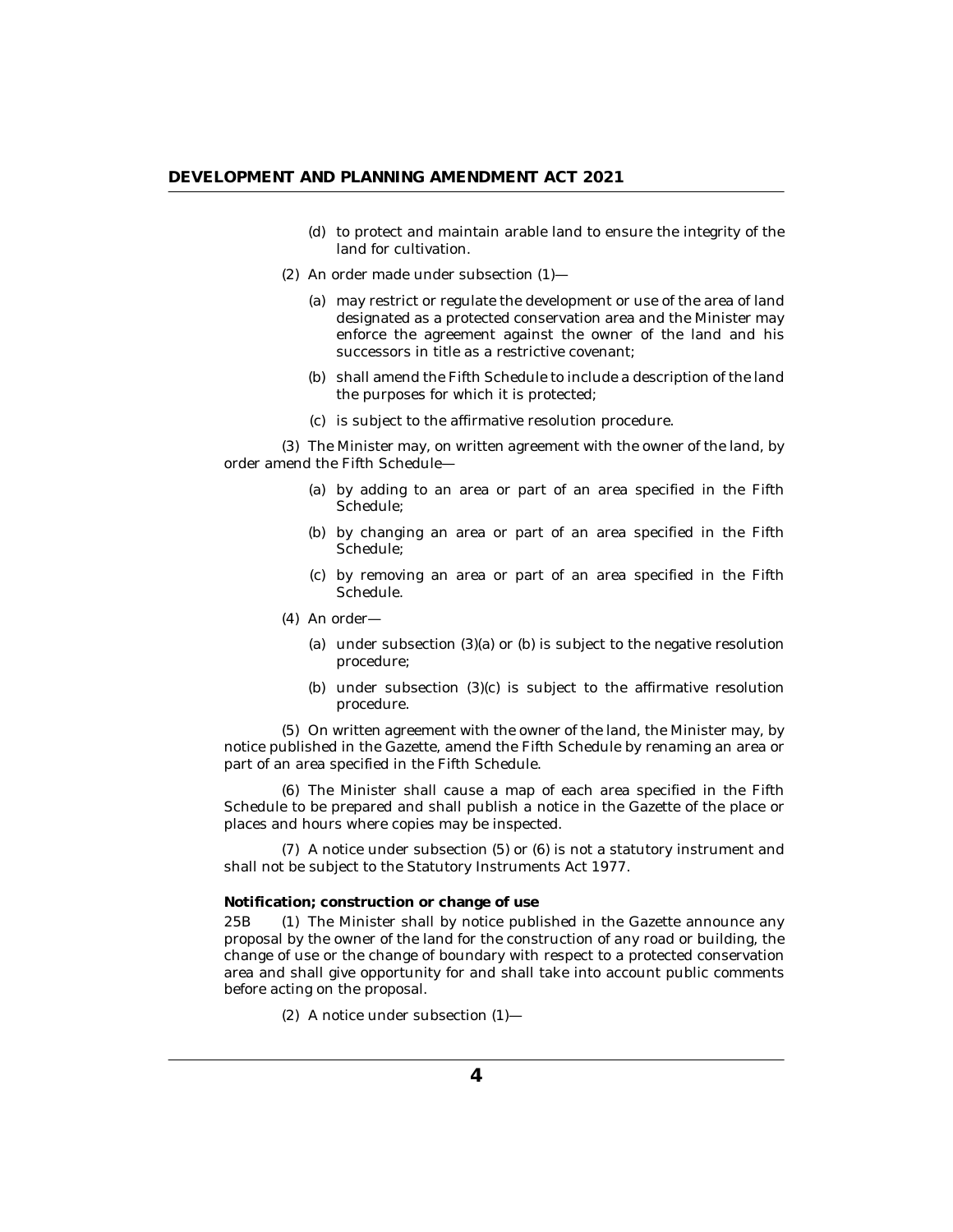- (a) shall specify the nature of and the reason for the proposed action, and the time within which and manner by which public comments will be received;
- (b) is subject to the negative resolution procedure.".

## <span id="page-4-0"></span>**Inserts Fifth Schedule**

The principal Act is amended by inserting the following after the Fourth Schedule— 7

## **"FIFTH SCHEDULE**

(section 25A)

## **PROTECTED CONSERVATION AREAS**

The following areas are hereby designated as protected conservation areas—".

**Consequential Amendment**

The Protected Species Act 2003 is amended in section 6(1) by deleting "section 28" and substituting "sections 25A, 25B or 28". 8

**Commencement**

This Act shall come into operation on such day as the Minister may appoint by notice in the Gazette. 9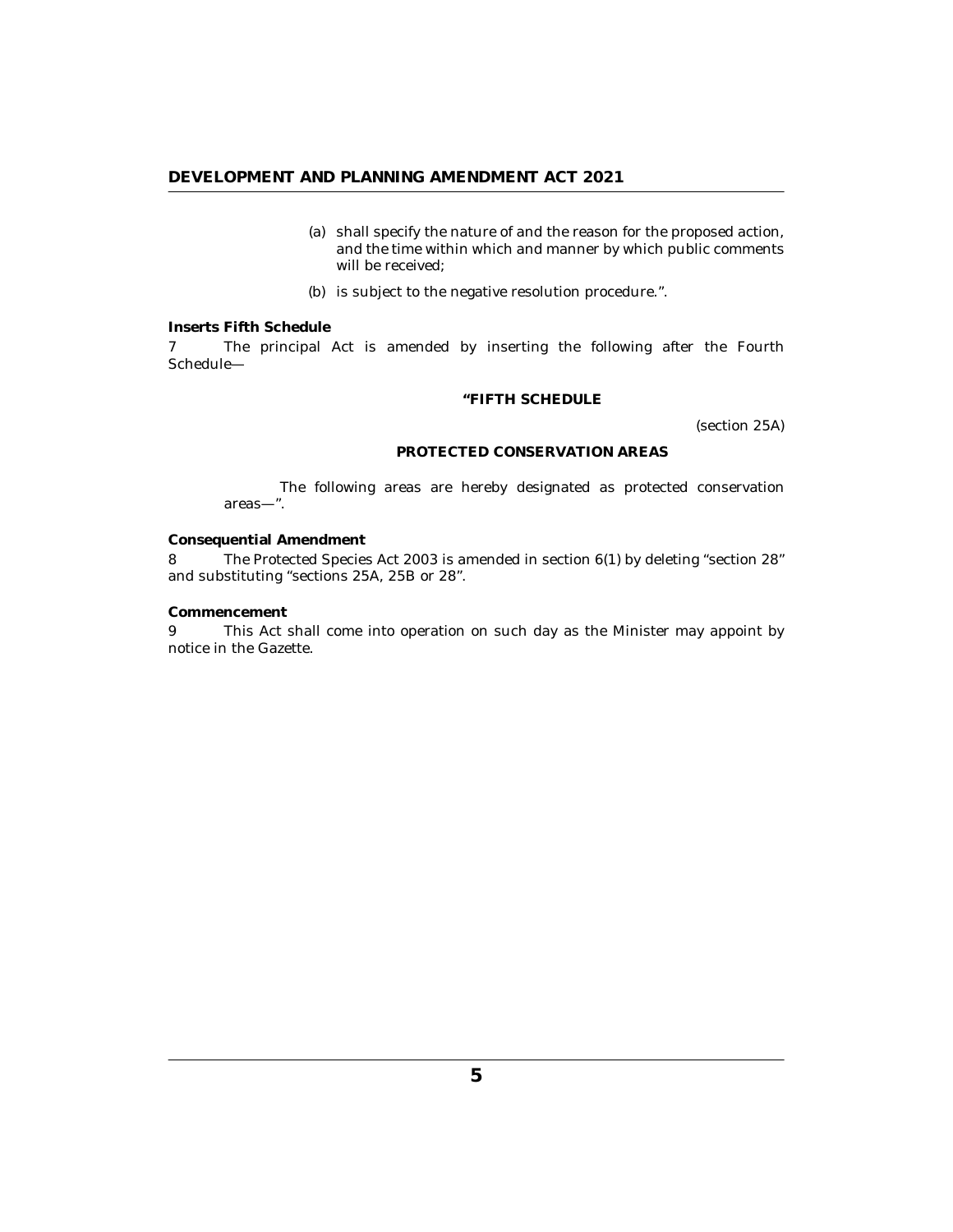# **DEVELOPMENT AND PLANNING AMENDMENT BILL 2021**

# **EXPLANATORY MEMORANDUM**

This Bill seeks to amend the Development and Planning Act 1974 ("the principal Act") to give the Minister the power during a national emergency to implement procedures to allow the Director of Planning to expedite the planning application and permission process, to provide for public consultation of an environmental impact assessment for a proposed development prior to the making of a special development order, to provide for development orders to be made by the negative resolution procedure rather than the affirmative resolution procedure, to provide for the publication of procedures for emergency development orders and development orders, to provide for the designation of privately owned land as a protected conservation area on written agreement with the owner of the land and to include a list of the protected conservation areas and for related matters.

Clause 1 provides the title of the Bill.

Clause 2 amends section 1 of the principal Act to provide the meaning of "protected conservation area" as an area of land that is privately owned and designated as a protected conservation area under the new section 25A.

Clause 3 inserts section 14A into the principal Act to provide for the making of an emergency development order during times of national emergency. The Minister, after consultation and consideration of such representations made by the Director of Planning, may provide for the publication of emergency procedures to be followed in the granting of planning permission for one year from the date an emergency development order comes into operation. An emergency development order will be subject to the negative resolution procedure.

Clause 4 amends section 15 of the principal Act to provide that, before making a development order, the Minister shall cause the conduct of public consultation of an environmental impact assessment of a proposed development with the Director of Planning and the Development Applications Board determining the manner of public consultation with a consultation period of no less than 21 days. It also changes the procedure for making a development order from the affirmative resolution procedure to the negative resolution procedure.

Clause 5 inserts section 15A into the principal Act to provide that the Director of Planning shall prepare and the Minister shall publish procedures for emergency development orders and development orders and for such procedures to be subject to the negative resolution procedure.

Clause 6 inserts PART IVA, sections 25A and 25B, into the principal Act to provide for the designation of protected conservation areas on privately owned land. On written agreement with the landowner, the Minister may publish an order in the Gazette to designate an area as a protected conservation area with that order being subject to the affirmative resolution procedure. A list of the protected conservation areas will be provided in the new Fifth Schedule. The Minister may also make an order, on written agreement with